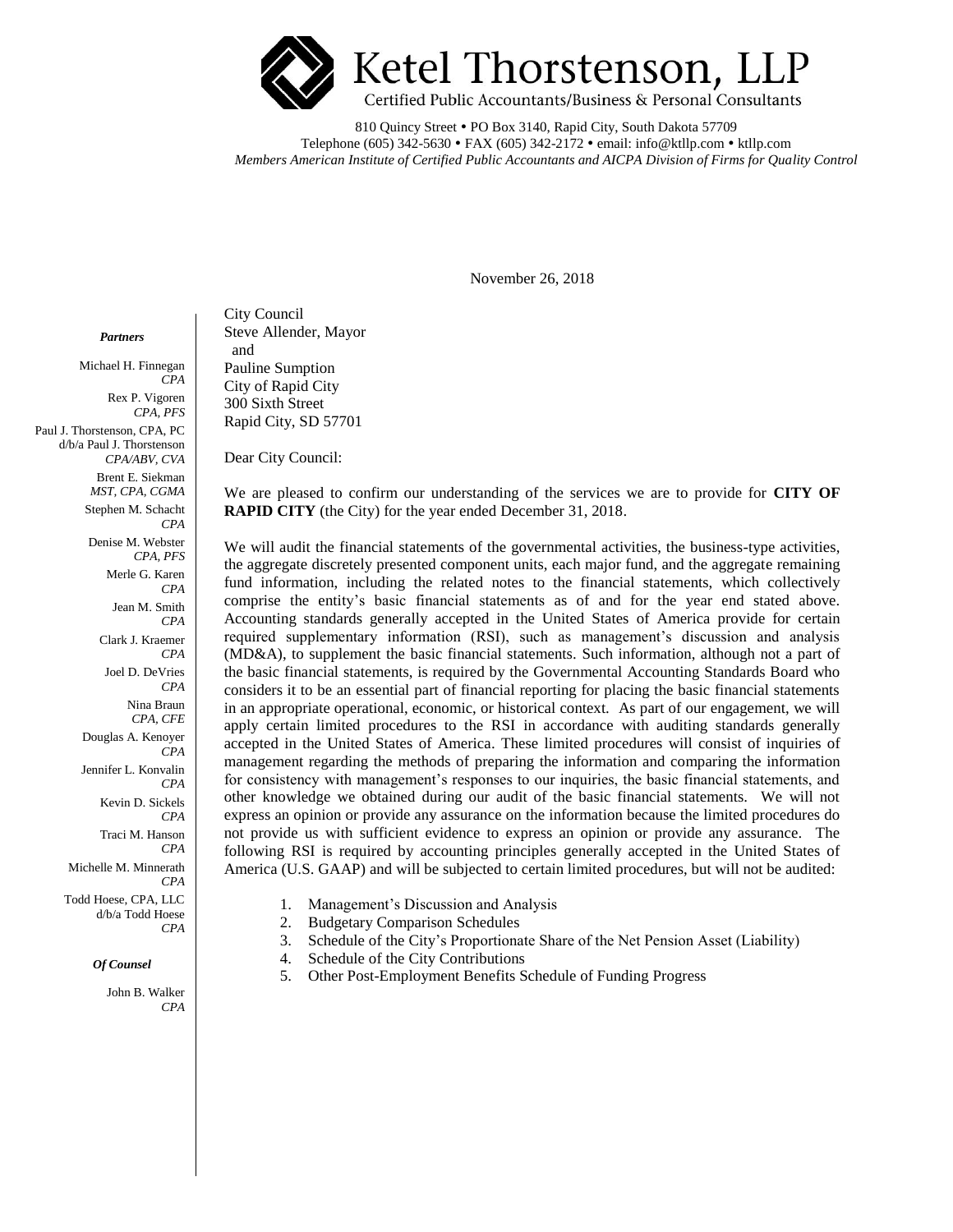We have also been engaged to report on supplementary information other than RSI that also accompanies the Government's financial statements. We will subject the following supplementary information to the auditing procedures applied in our audit of the financial statements and certain additional procedures, including comparing and reconciling such information directly to the underlying accounting and other records used to prepare the financial statements or to the financial statements themselves, in accordance with auditing standards generally accepted in the United States of America, and we will provide an opinion on it in relation to the financial statements as a whole:

 $\overline{a}$  , and the state of the state of the state of the state of the state of the state of the state of the state of the state of the state of the state of the state of the state of the state of the state of the state o

- 1. Schedule of Expenditures of Federal Awards
- 2. Combining Statements

# **Audit Objectives**

The objective of our audit is the expression of opinions as to whether the financial statements are fairly presented, in all material respects, in conformity with U.S GAAP and to report on the fairness of the supplementary information referred to above when considered in relation to the financial statements as a whole. The objective also includes reporting on:

- Internal control over financial reporting and compliance with the provisions of laws, regulations, contracts, and award agreements, noncompliance with which could have a material effect on the financial statements in accordance with *Government Auditing Standards.*
- Internal control over compliance related to major programs and an opinion (or disclaimer of opinion) on compliance with federal statutes, regulations, and the terms and conditions of federal awards that could have a direct and material effect on each major program in accordance with the Single Audit Act Amendments of 1996 and Title 2 U.S. *Code of Federal Regulations* (CFR) Part 200, *Uniform Administrative Requirements*, *Cost Principles, and Audit Requirements for Federal Awards* (Uniform Guidance).

The *Government Auditing Standards* report on internal control over financial reporting and on compliance and other matters will include a paragraph that states that (1) the purpose of the report is solely to describe the scope of testing of internal control and compliance and the results of that testing, and not to provide an opinion on the effectiveness of the entity's internal control or on compliance, and (2) the report is an integral part of an audit performed in accordance with *Government Auditing Standards* in considering the entity's internal control and compliance. The Uniform Guidance report on internal control over compliance will include a paragraph that states that the purpose of the report on internal control over compliance is solely to describe the scope of testing of internal control over compliance and the results of that testing based on the requirements of the Uniform Guidance. Both reports will state that the report is not suitable for any other purpose.

Our audit will be conducted in accordance with auditing standards generally accepted in the United States of America; the standards for financial audits contained in *Government Auditing Standards*, issued by the Comptroller General of the United States; the Single Audit Act Amendments of 1996; and the provisions of the Uniform Guidance, and will include tests of accounting records, a determination of major programs in accordance with the Uniform Guidance, and other procedures we consider necessary to enable us to express such opinions. We will issue written reports upon completion of our single audit. Our reports will be addressed to City Council. We cannot provide assurance that unmodified opinions will be expressed. Circumstances may arise in which it is necessary for us to modify our opinions or add emphasis-of-matter or other-matter paragraphs. If our opinions are other than unmodified, we will discuss the reasons with you in advance. If circumstances occur related to the condition of your records, the availability of sufficient, appropriate audit evidence, or the existence of a significant risk of material misstatement of the financial statements caused by error, fraudulent financial reporting, or misappropriation of assets, which in our professional judgment prevent us from completing the audit or forming an opinion on the financial statements, we retain the right to take any course of action permitted by professional standards, including declining to express an opinion or issue a report, or withdrawing from the engagement.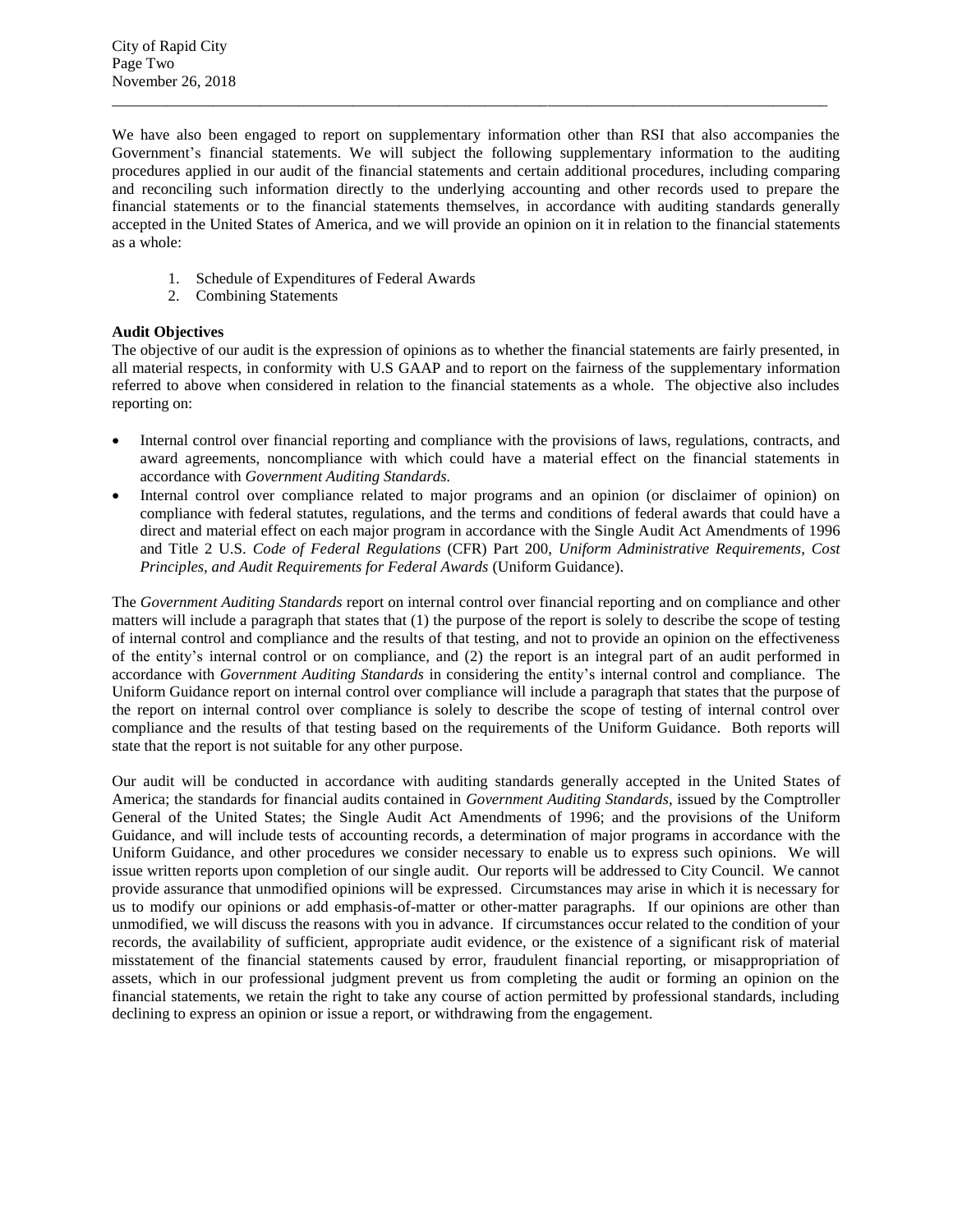# **Audit Procedures - General**

An audit includes examining, on a test basis, evidence supporting the amounts and disclosures in the financial statements; therefore, our audit will involve judgment about the number of transactions to be examined and the areas to be tested. An audit also includes evaluating the appropriateness of accounting policies used and the reasonableness of significant accounting estimates made by management, as well as evaluating the overall presentation of the financial statements. We will plan and perform the audit to obtain reasonable assurance about whether the financial statements are free of material misstatement, whether from (1) errors, (2) fraudulent financial reporting, (3) misappropriation of assets, or (4) violations of laws or governmental regulations that are attributable to the Government or to acts by management or employees acting on behalf of the Government. Because the determination of abuse is subjective, *Government Auditing Standards* do not expect auditors to provide reasonable assurance of detecting abuse.

 $\overline{a}$  , and the contribution of the contribution of the contribution of the contribution of the contribution of the contribution of the contribution of the contribution of the contribution of the contribution of the co

Because of the inherent limitations of an audit, combined with the inherent limitations of internal control, and because we will not perform a detailed examination of all transactions, there is a risk that material misstatements or noncompliance may exist and not be detected by us, even though the audit is properly planned and performed in accordance with U.S. generally accepted auditing standards and *Government Auditing Standards*. In addition, an audit is not designed to detect immaterial misstatements or violations of laws or governmental regulations that do not have a direct and material effect on the financial statements or on major programs. However, we will inform the appropriate level of management of any material errors, fraudulent financial reporting, or misappropriation of assets that come to our attention. We will also inform the appropriate level of management of any violations of laws or governmental regulations that come to our attention, unless clearly inconsequential, and of any material abuse that comes to our attention. We will include such matters in the reports required for a single audit. Our responsibility as auditors is limited to the period covered by our audit and does not extend to any later periods for which we are not engaged as auditors.

Our procedures will include tests of documentary evidence supporting the transactions recorded in the accounts, and may include tests of the physical existence of inventories and direct confirmation of certain assets and liabilities by correspondence with selected individuals, funding sources, creditors, and financial institutions. We may request written representations from your attorneys as part of the engagement, and they may bill you for responding to this inquiry. At the conclusion of our audit, we will also require certain written representations from you about your responsibilities for the financial statements; Schedule of Expenditures of Federal Awards; federal award programs; compliance with laws, regulations, contracts, and grant agreements; and other responsibilities required by generally accepted auditing standards.

#### **Audit Procedures – Internal Controls**

Our audit will include obtaining an understanding of the entity and its environment, including internal control, sufficient to assess the risks of material misstatement of the financial statements and to design the nature, timing, and extent of further audit procedures. Tests of controls may be performed to test the effectiveness of certain controls that we consider relevant to preventing and detecting errors and fraud that are material to the financial statements and to preventing and detecting misstatements resulting from illegal acts and other noncompliance matters that have a direct and material effect on the financial statements. Our tests, if performed, will be less in scope than would be necessary to render an opinion on internal control and, accordingly, no opinion will be expressed in our report on internal control issued pursuant to *Government Auditing Standards*.

As required by the Uniform Guidance, we will perform tests of controls over compliance to evaluate the effectiveness of the design and operation of controls that we consider relevant to preventing or detecting material noncompliance with compliance requirements applicable to each major federal award program. However, our tests will be less in scope than would be necessary to render an opinion on those controls, and accordingly, no opinion will be expressed in our report on internal control issued pursuant to the Uniform Guidance.

An audit is not designed to provide assurance on internal control or to identify significant deficiencies or material weaknesses. Accordingly, we will express no such opinion. However, during the audit, we will communicate to management and those charged with governance internal control related matters that are required to be communicated under AICPA professional standards, *Government Auditing Standards*, and the Uniform Guidance.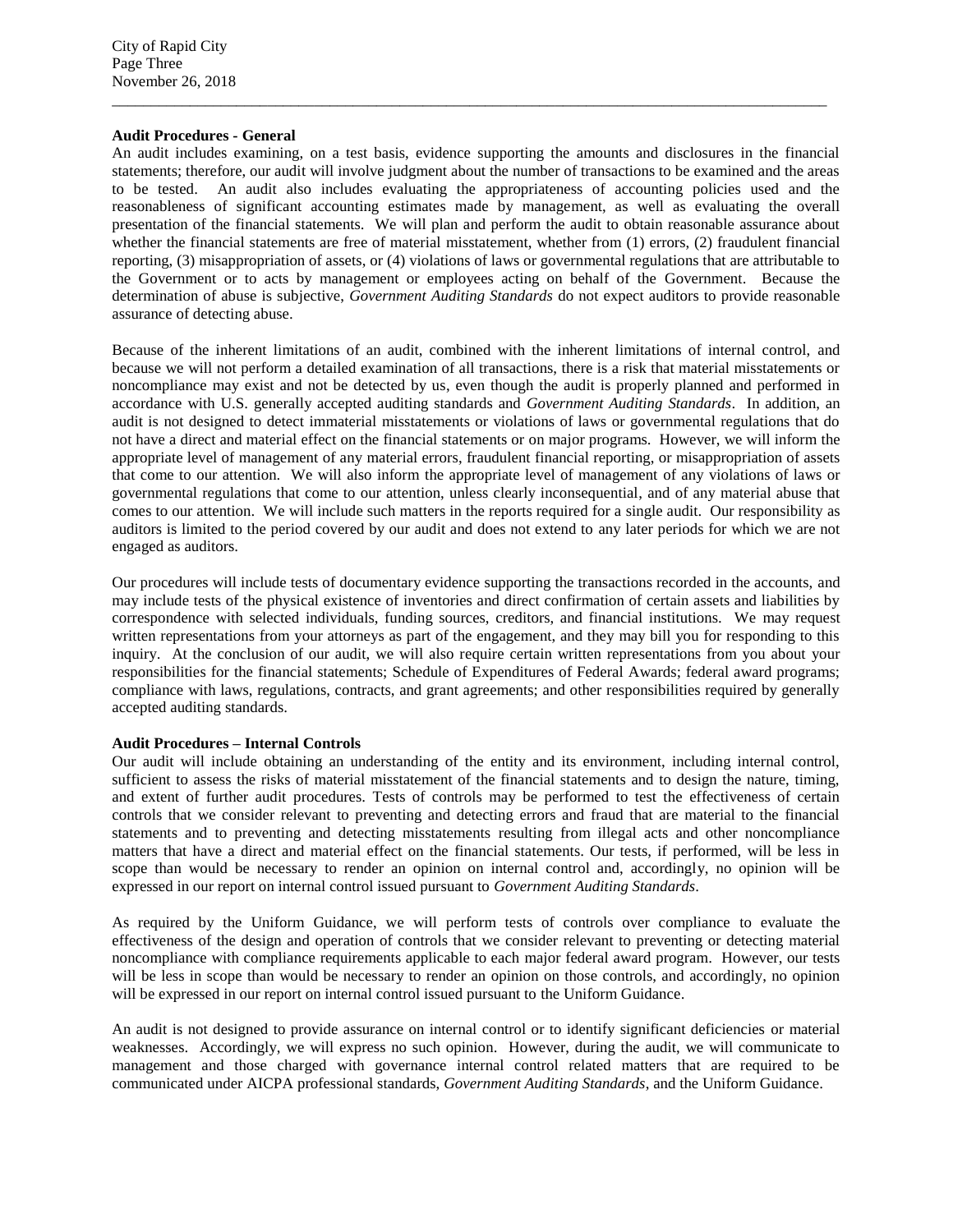# **Audit Procedures - Compliance**

As part of obtaining reasonable assurance about whether the financial statements are free of material misstatement, we will perform tests of your compliance with provisions of applicable laws, regulations, contracts and agreements, including grant agreements. However, the objective of those procedures will not be to provide an opinion on overall compliance, and we will not express such an opinion in our report on compliance issued pursuant to *Government Auditing Standards*.

 $\overline{a}$  , and the state of the state of the state of the state of the state of the state of the state of the state of the state of the state of the state of the state of the state of the state of the state of the state o

The Uniform Guidance requires that we also plan and perform the audit to obtain reasonable assurance about whether the auditee has complied with federal statutes, regulations, and the terms and conditions of federal awards applicable to major programs. Our procedures will consist of tests of transactions and other applicable procedures described in the *OMB Compliance Supplement* for the types of compliance requirements that could have a direct and material effect on each of the Government's major programs. The purpose of these procedures will be to express an opinion on your compliance with requirements applicable to each of your major programs in our report on compliance issued pursuant to the Uniform Guidance.

# **Other Services**

We will assist in preparing the data collection form of the Government in conformity with the Uniform Guidance based on information provided by you. At the present time, other non-audit services provided by Ketel Thorstenson, LLP and its affiliates is Preparation of 1095 forms.

These non-audit services do not constitute an audit under *Government Auditing Standards* and such services will not be conducted in accordance with *Government Auditing Standards*.

We will perform the services in accordance with applicable professional standards. We, in our sole professional judgment, reserve the right to refuse to perform any procedures or take any action that could be construed as assuming management responsibilities.

#### **Management Responsibilities**

Management is responsible for (1) designing, implementing, establishing, and maintaining effective internal controls relevant to the preparation and fair presentation of financial statements that are free from material misstatement, whether due to fraud or error, including internal controls over federal awards, and for evaluating and monitoring ongoing activities to help ensure that appropriate goals and objectives are met; (2) following laws and regulations; (3) ensuring that there is reasonable assurance that government programs are administered in compliance with compliance requirements; and (4) ensuring that management and financial information is reliable and properly reported. Management is also responsible for implementing systems designed to achieve compliance with applicable laws, regulations, contracts, and grant agreements. You are also responsible for the selection and application of accounting principles; for the preparation and fair presentation of the financial statements, SEFA, and all accompanying information in conformity with U.S. GAAP; and for compliance with applicable laws and regulations (including federal statutes), and the provisions of contracts and grant agreements (including award agreements). Your responsibilities also include identifying significant contractor relationships in which the contractor has responsibility for program compliance and for the accuracy and completeness of that information.

Management is also responsible for making all financial records and related information available to us, and for the accuracy and completeness of that information. You are also responsible for providing us with (1) access to all information of which you are aware that is relevant to the preparation and fair presentation of the financial statements, (2) access to personnel, accounts, books, records, supporting documentation, and other information as needed to perform an audit under the Uniform Guidance, (3) additional information that we may request for the purpose of the audit, and (4) unrestricted access to persons within the government from whom we determine it necessary to obtain audit evidence.

Your responsibilities include adjusting the financial statements to correct material misstatements and confirming to us in the management representation letter that the effects of any uncorrected misstatements aggregated by us during the current engagement and pertaining to the latest period presented are immaterial, both individually and in the aggregate, to the financial statements as a whole.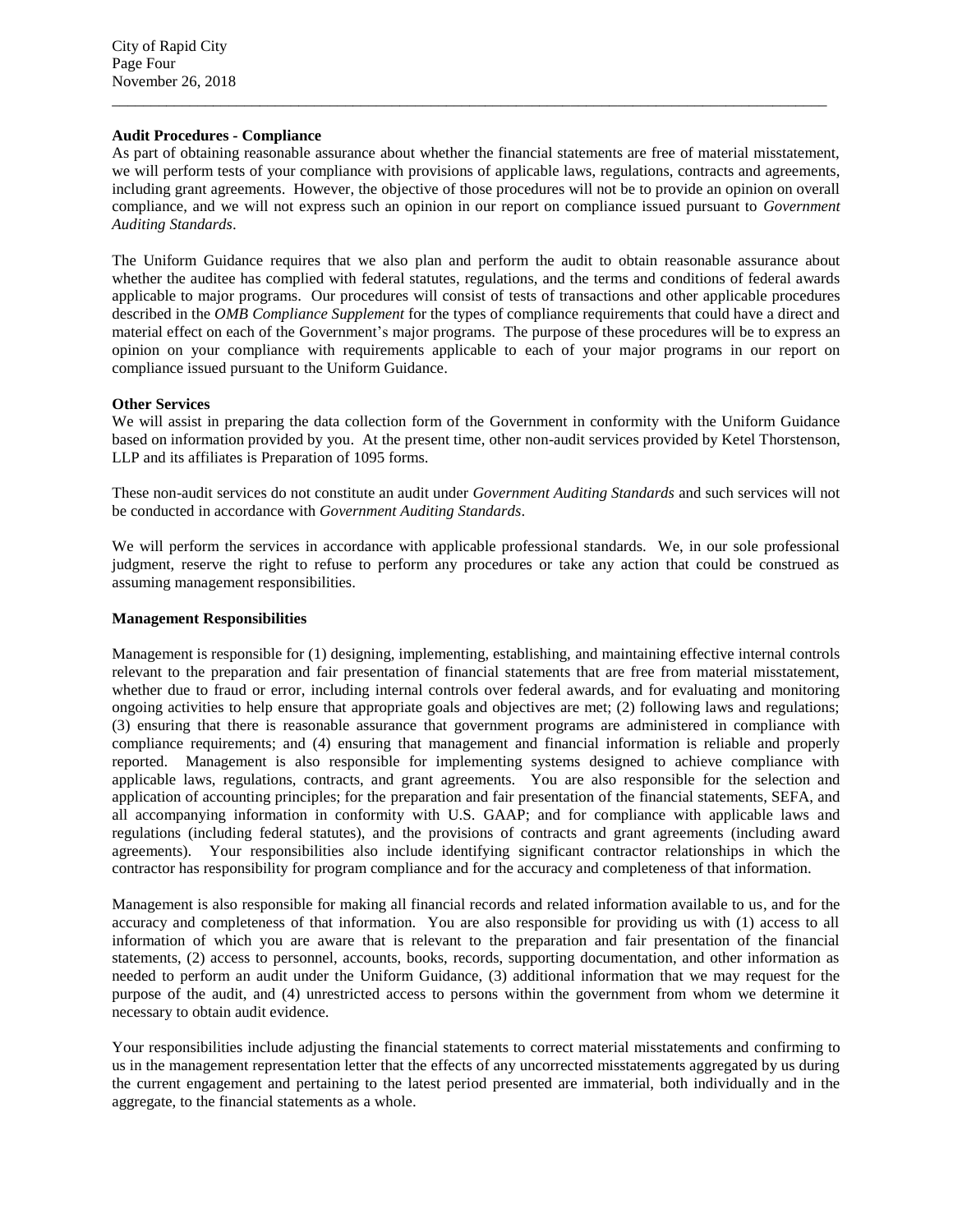You are responsible for the design and implementation of programs and controls to prevent and detect fraud, and for informing us about all known or suspected fraud affecting the Government involving (1) management, (2) employees who have significant roles in internal control, and (3) others where the fraud could have a material effect on the financial statements. Your responsibilities include informing us of your knowledge of any allegations of fraud or suspected fraud affecting the Government received in communications from employees, former employees, grantors, regulators, or others. In addition, you are responsible for identifying and ensuring that the entity complies with applicable laws, regulations, contracts, agreements, and grants. Management is also responsible for taking timely and appropriate steps to remedy fraud and noncompliance with provisions of laws, regulations, contracts, and grant agreements, or abuse that we report. Additionally, as required by the Uniform Guidance, it is management's responsibility to evaluate and monitor noncompliance with federal statutes, regulations, and the terms and conditions of federal awards; take prompt action when instances of noncompliance are identified, including noncompliance identified in audit findings; promptly follow up and take corrective action on reported audit findings; and prepare a summary schedule of prior audit findings and a separate corrective action plan. The summary schedule of prior audit findings should be available for our review at the beginning of field work.

 $\overline{a}$  , and the contribution of the contribution of the contribution of the contribution of the contribution of the contribution of the contribution of the contribution of the contribution of the contribution of the co

You are responsible for identifying all federal awards received and understanding and complying with the compliance requirements, and for preparation of the SEFA (including notes and non-cash assistance received) in conformity with the Uniform Guidance. You are also responsible for the preparation of the other supplementary information, which we have been engaged to report on, in conformity with U.S. GAAP. You agree to include our report on the SEFA and other supplementary information in any document that contains, and indicates that we have reported on, such information. You also agree to include the audited financial statements with any presentation of the SEFA or other supplementary information that includes our report thereon. Your responsibilities include acknowledging to us in the written representation letter that (1) you are responsible for presentation of the SEFA in accordance with the Uniform Guidance and other supplementary information in accordance with GAAP; (2) you believe the SEFA and other supplementary information, including its form and content, are fairly presented in accordance with the Uniform Guidance and GAAP, respectively; (3) the methods of measurement or presentation have not changed from those used in the prior period (or, if they have changed, the reasons for such changes); and (4) you have disclosed to us any significant assumptions or interpretations underlying the measurement or presentation of the SEFA or other supplementary information.

Management is responsible for establishing and maintaining a process for tracking the status of audit findings and recommendations. Management is also responsible for identifying and providing report copies of previous financial audits, attestation engagements, performance audits, or other studies related to the objectives discussed in the Audit Objectives section of this letter. This responsibility includes relaying to us corrective actions taken to address significant findings and recommendations resulting from those audits or other engagements. You are also responsible for providing management's views on our current findings, conclusions, and recommendations, as well as your planned corrective actions for the report, and for the timing and format for providing that information.

You agree to assume all management responsibilities for the financial statement, SEFA, and data collection form preparation services, and any other non-audit services we provide (see Other Services paragraph above). You will be required to acknowledge in the management representation letter the services provided and that you have evaluated the adequacy of our services and have reviewed and approved the results of the services and have accepted responsibility for them. Further, you agree to oversee all of the non-audit services by designating an individual, preferably from senior management, with suitable skill, knowledge, or experience; evaluate the adequacy and results of the services; and accept responsibility for them.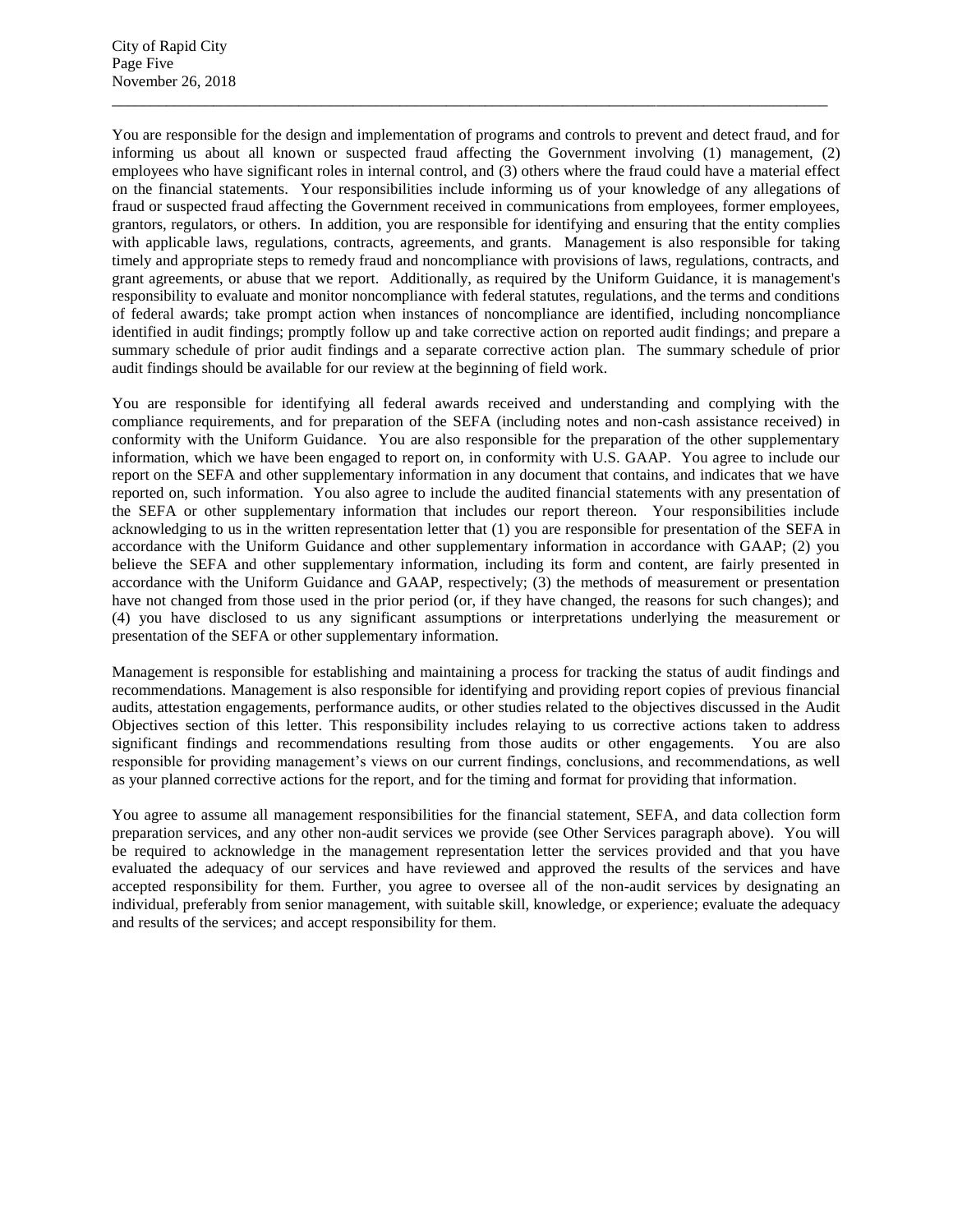# **Engagement Administration, Fees, and Other**

Traci Hanson is the engagement partner and is responsible for supervising the engagement and signing the report or authorizing another individual to sign it. We expect to begin our audit in July 2019 and to issue our reports no later than September 30, 2019. You may expect a senior staff and assistant auditors from our firm to be present in your office during the course of our field work. To promote continuity, we will make every reasonable effort to assign the same audit personnel from previous years to the current audit.

 $\overline{a}$  , and the contribution of the contribution of the contribution of the contribution of the contribution of the contribution of the contribution of the contribution of the contribution of the contribution of the co

We understand that your employees will prepare all confirmations we request and will locate any documents selected by us for testing. We will schedule the engagement based in part on deadlines, working conditions, and the availability of key personnel. We will plan the engagement based on the assumption that your personnel will cooperate and provide assistance by performing tasks such as preparing requested schedules, retrieving supporting documents, and preparing confirmations. If, for whatever reason, your personnel are unavailable to provide the necessary assistance in a timely manner, it may substantially increase the work we have to do to complete the engagement within the established deadlines, resulting in an increase in fees in our original fee estimate.

In connection with this engagement, we may communicate with you or others via email transmission. As emails can be intercepted and read, disclosed, or otherwise used or communicated by an unintended third party, or may not be delivered to each of the parties to whom they are directed and only to such parties, we cannot guarantee or warrant that emails from us will be properly delivered and read only by the addressee. Therefore, we specifically disclaim and waive any liability or responsibility whatsoever for interception or unintentional disclosure of emails transmitted by us in connection with the performance of this engagement. In that regard, you agree that we shall have no liability for any loss or damage to any person or entity resulting from the use of email transmissions, including any consequential, incidental, direct, indirect, or special damages, such as loss of revenues or anticipated profits, or disclosure or communication of confidential or proprietary information.

At the conclusion of the engagement, we will complete the appropriate sections of and sign the Data Collection Form that summarizes our audit findings. It is management's responsibility to electronically submit the reporting package (including financial statements, SEFA, summary schedule of prior audit findings, auditors' reports, and corrective action plan) along with the Data Collection Form to the federal audit clearinghouse. We will coordinate with you the electronic submission and certification. The Data Collection Form and the reporting package must be submitted within the earlier of 30 calendar days after receipt of the auditors' reports or nine months after the end of the audit period.

We will provide copies of our reports to the Government; however, management is responsible for distribution of the reports and the financial statements. Unless restricted by law or regulation, or containing privileged and confidential information, copies of our reports are to be made available for public inspection.

If you intend to publish or otherwise reproduce the financial statements and our report thereon, they must be reproduced in their entirety. Inclusion of the audited financial statements in any document should be done only with our prior approval of the document. You are responsible for providing us the opportunity to review such document before issuance. With regard to electronic dissemination of audited financial statements, including financial statements published electronically on your website, you understand that electronic sites are a means of distributing information and, therefore, we are not required to read the information contained in those sites or to consider the consistency of other information in the electronic site with the original document.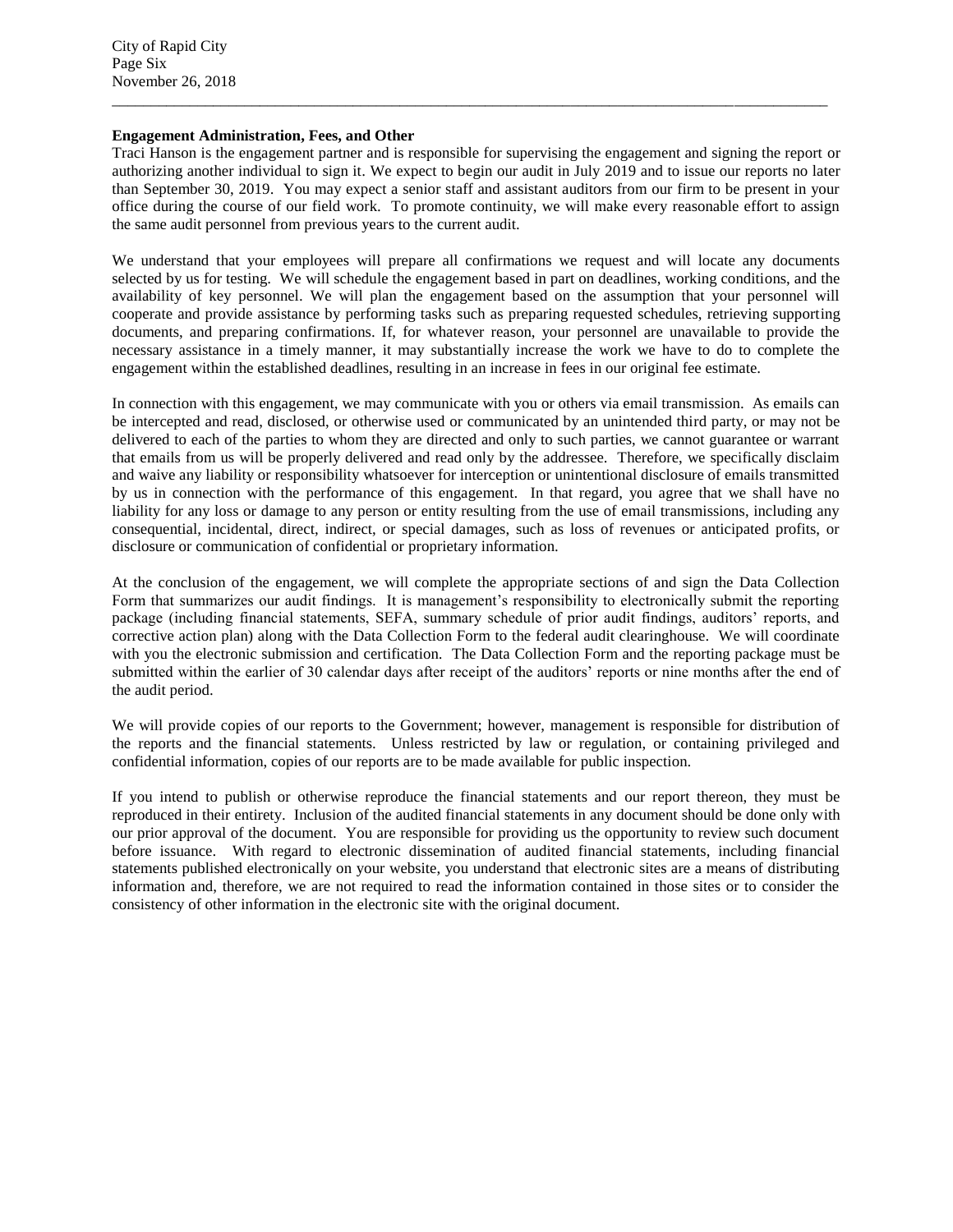The audit documentation for this engagement is the property of Ketel Thorstenson, LLP, and constitutes confidential information. However, subject to applicable laws and regulations, documentation and appropriate individuals will be made available upon request and in a timely manner to an oversight or grantor agency or its designee, a federal agency providing direct or indirect funding, or the U.S. Government Accountability Office for purposes of a quality review of the audit, to resolve audit findings, or to carry out oversight responsibilities. We will notify you of any such request. If requested, access to such audit documentation will be provided under the supervision of our audit personnel. Furthermore, upon request, we may provide copies of selected audit documentation to these parties. These parties may intend, or decide, to distribute the copies or information contained therein to others, including other governmental agencies.

 $\overline{a}$  , and the state of the state of the state of the state of the state of the state of the state of the state of the state of the state of the state of the state of the state of the state of the state of the state o

The audit documentation for this engagement will be retained for a minimum of seven years after the report release date or for any additional period requested by your oversight or grantor agency. If we are aware that an audit finding is being contested, we will contact the party(ies) contesting the audit finding for guidance prior to destroying the audit documentation.

We estimate that our fees for these services will not exceed \$53,500 for the audit. The fee includes one major federal program. Additional major federal programs will be an additional \$2,500 per program. The fee estimate is based on anticipated cooperation from your personnel and the assumption that unexpected circumstances will not be encountered during the engagement. Such unexpected circumstances might include, for example, a greater than expected risk of material misstatement due to fraud. If significant additional time is necessary, we will keep you informed of any problems we encounter and our fees will be adjusted accordingly. Our invoices for these fees will be rendered each month as work progresses and are payable on presentation. In accordance with our firm policies, work may be suspended if your account becomes 60 days or more overdue and may not be resumed until your account is paid in full. If we elect to terminate our services for nonpayment, our engagement will be deemed to have been completed, even if we have not issued our reports. You will be obligated to compensate us for all time expended and to reimburse us for all out-of-pocket costs through the date of termination. At completion of the engagement, we will submit a final invoice which is due upon receipt.

Our audit engagement ends on delivery of our audit report. You may request that we perform additional services not addressed in this engagement letter. If this occurs, we will communicate with you concerning the scope of the additional services and their estimated fees. We may also issue a separate engagement letter covering the additional services. In the absence of any other written communication from us documenting such additional services, our services will continue to be governed by the terms of this engagement letter.

In the event we are requested pursuant to subpoena or other legal process to produce documents relating to current or prior engagements for the Government in legal, administrative, arbitration, or similar proceedings to which we are not a party, the Government shall reimburse us at standard billing rates for our professional time and expenses, including reasonable attorney's fees incurred by us in responding to such requests.

We are independent within the meaning of the AICPA *Code of Professional Conduct*.

In the event you should desire to hire an accountant to have on staff, we may assist you in that process. We do require, however, that no such inquiry be made directly to our staff, but only to the engagement partner. To ensure our independence is not impaired under the AICPA *Code of Professional Conduct*, you agree to inform the engagement partner before entering into any substantive employment discussions with any of our personnel.

*Government Auditing Standards* require that we provide you with a copy of our most recent external peer review report, and any subsequent peer review reports received during the period of the contract, when requested by you. Our September 28, 2016, peer review report accompanies this letter.

We understand that our services are subject to advance approval by the Auditor General. Such approval should be requested by you directly to the Auditor General.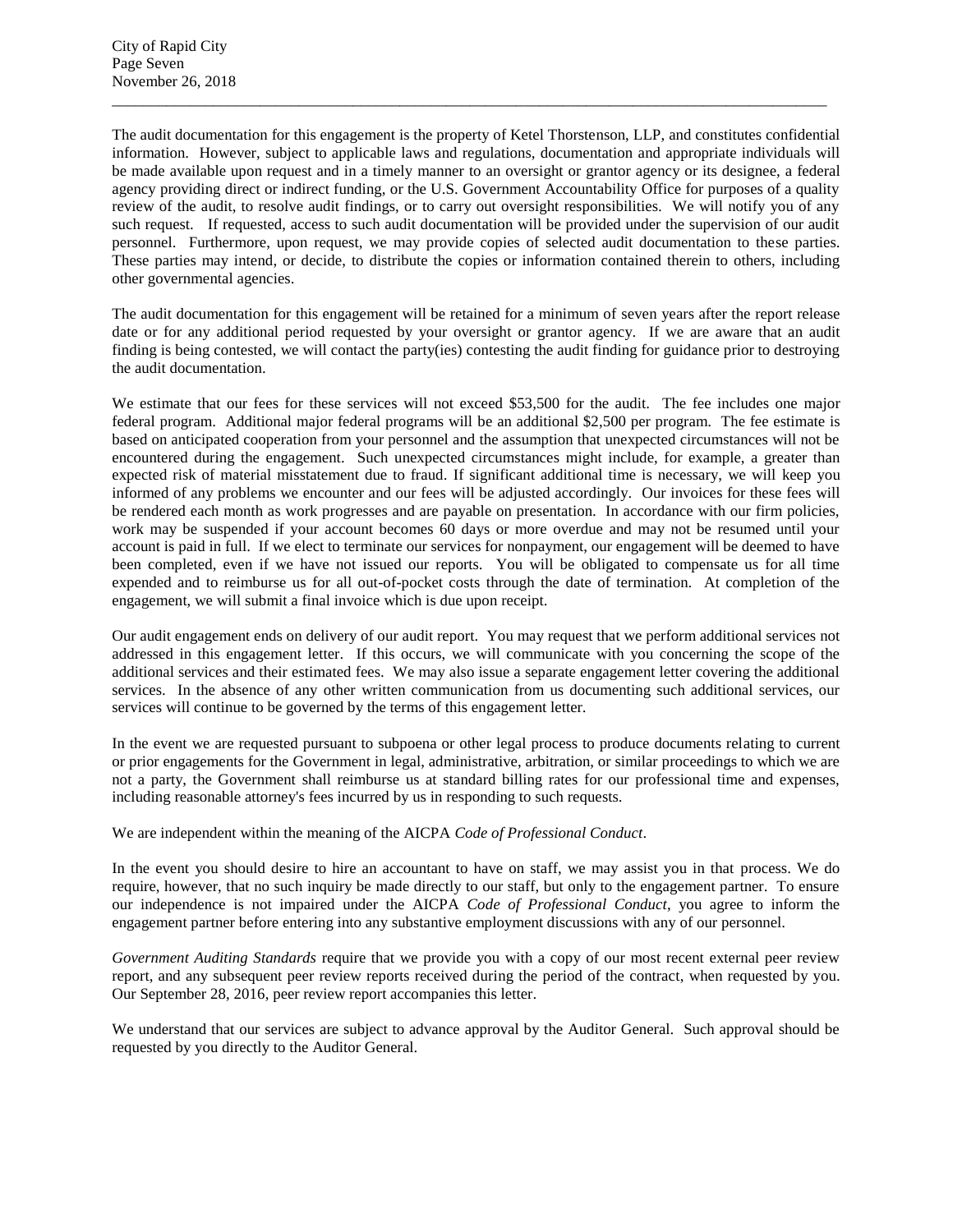City of Rapid City Page Eight November 26, 2018

We appreciate the opportunity to be of service to you and believe this letter accurately summarizes the significant terms of our engagement. Please sign one copy of this letter in the space provided to indicate your acknowledgement of, and agreement with, the arrangements for our engagement to prepare the financial statements described herein and to perform an audit with respect to those same financial statements, and our respective responsibilities.

 $\overline{a}$  , and the state of the state of the state of the state of the state of the state of the state of the state of the state of the state of the state of the state of the state of the state of the state of the state o

Sincerely,

KETEL THORSTENSON, LLP Lali KM

Traci Hanson, CPA Partner

-----------------------------------------------------------------------------------------------------------------------------------------

\_\_\_\_\_\_\_\_\_\_\_\_\_\_\_\_\_\_\_\_\_\_\_\_\_\_\_\_\_\_\_\_\_\_\_\_\_\_\_\_\_\_\_ \_\_\_\_\_\_\_\_\_\_\_\_\_\_\_\_\_\_\_\_\_\_

This letter correctly sets forth our understanding of our contract. I have read it and fully understand its terms and provisions.

Approved:

Mayor or Council/Board President Date